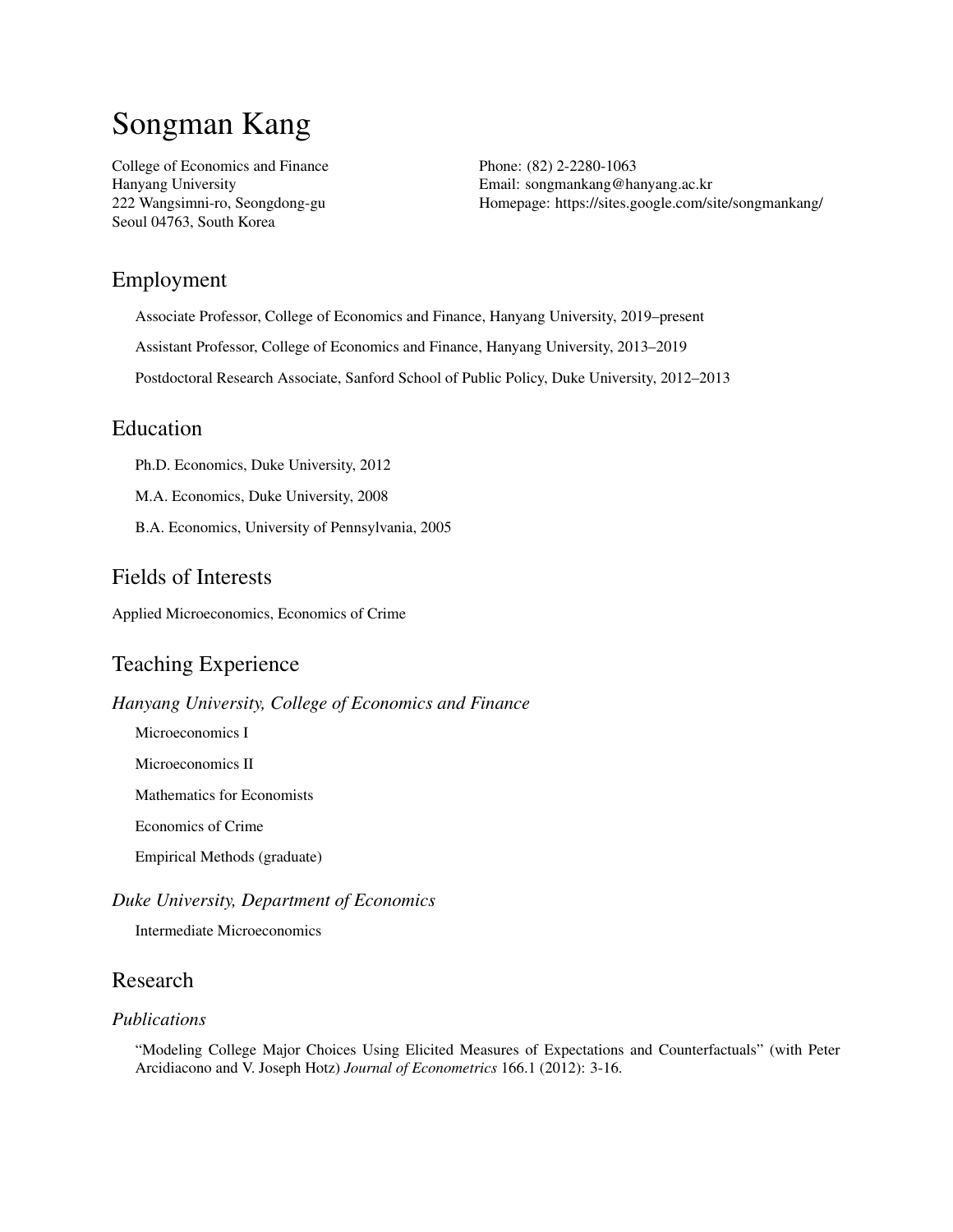"An Experimental Evaluation of a Comprehensive Employment-oriented Prisoner Re-entry Program" (with Philip Cook, Anthony A. Braga, Jens Ludwig, and Mallory O'Brien) *Journal of Quantitative Criminology* 31.3 (2015): 355-382.

"Birthdays, Schooling, and Crime: Regression-discontinuity Analysis of School Performance, Delinquency, Dropout, and Crime Initiation" (with Philip Cook) *American Economic Journal: Applied Economics* 8.1 (2016): 33-57.

"Inequality and Crime Revisited: Effects of Local Inequality and Economic Segregation on Crime" *Journal of Population Economics* 29.2 (2016): 593-626.

"The Consequences of Sex Offender Residency Restriction: Evidence from North Carolina" *International Review of Law and Economics* 49 (2017): 10-22.

"Relative Income, Suicidal Ideation, and Life Satisfaction: Evidence from South Korea" (with Soo Hwan Lim) *Hitotsubashi Journal of Economics* 60.1 (2019): 107-120.

"Girls to the Front: How Redshirting and Test-score Gaps are Affected by a Change in the School-entry Cut Date" (with Philip Cook) *Economics of Education Review* (2020): 101968.

"Evidence-based Crime-control Policies" *Korean Journal of Law and Economics* (in Korean) 18.1 (2021): 1-10.

"Focus vs. Spread: Police Box Consolidation and Its Impact on Crime in Korea" (with Duol Kim) *International Review of Law and Economics* (2022): 106062.

"Did Secure Communities Lead to Safer Communities? Immigration Enforcement, Crime Deterrence, and Geographical Externalities" (with B.K. Song) *Journal of Law, Economics, and Organization*, forthcoming.

"The Effect of High School Peers on Juvenile Delinquency" *Korean Economic Review*, forthcoming.

## Conference and Seminar Presentations

2021 Korean Economic Review International Conference, Korean Labour Economic Association Conference

2019 International Conference on Applied Econometrics in Hawaii (hosted by Kobe University), Korean Association of Public Finance Annual Conference

2018 Sungkyunkwan University, Nanyang Technological University

2017 Asian Meeting of the Econometric Society, Korea University

2016 Asian Law and Economics Association Annual Conference, International Conference on Applied Econometrics in Hawaii (hosted by Kobe University), Sogang University

2015 Korean Labor Economics Association Annual Conference, Korea University

2014 American Economic Association Annual Conference, Population Association of America Annual Conference, Korean Law and Economics Association, Sogang University

2013 Osaka University of Economics

2012 Association for Public Policy Analysis and Management Annual Conference

2011 Association for Public Policy Analysis and Management Annual Conference

#### Honors

Wigong Award, Korean Law and Economics Association, 2021

Researcher of the Month, Hanyang University, February 2016

Junior Fellow, NBER Economics of Crime Working Group, 2012-2013